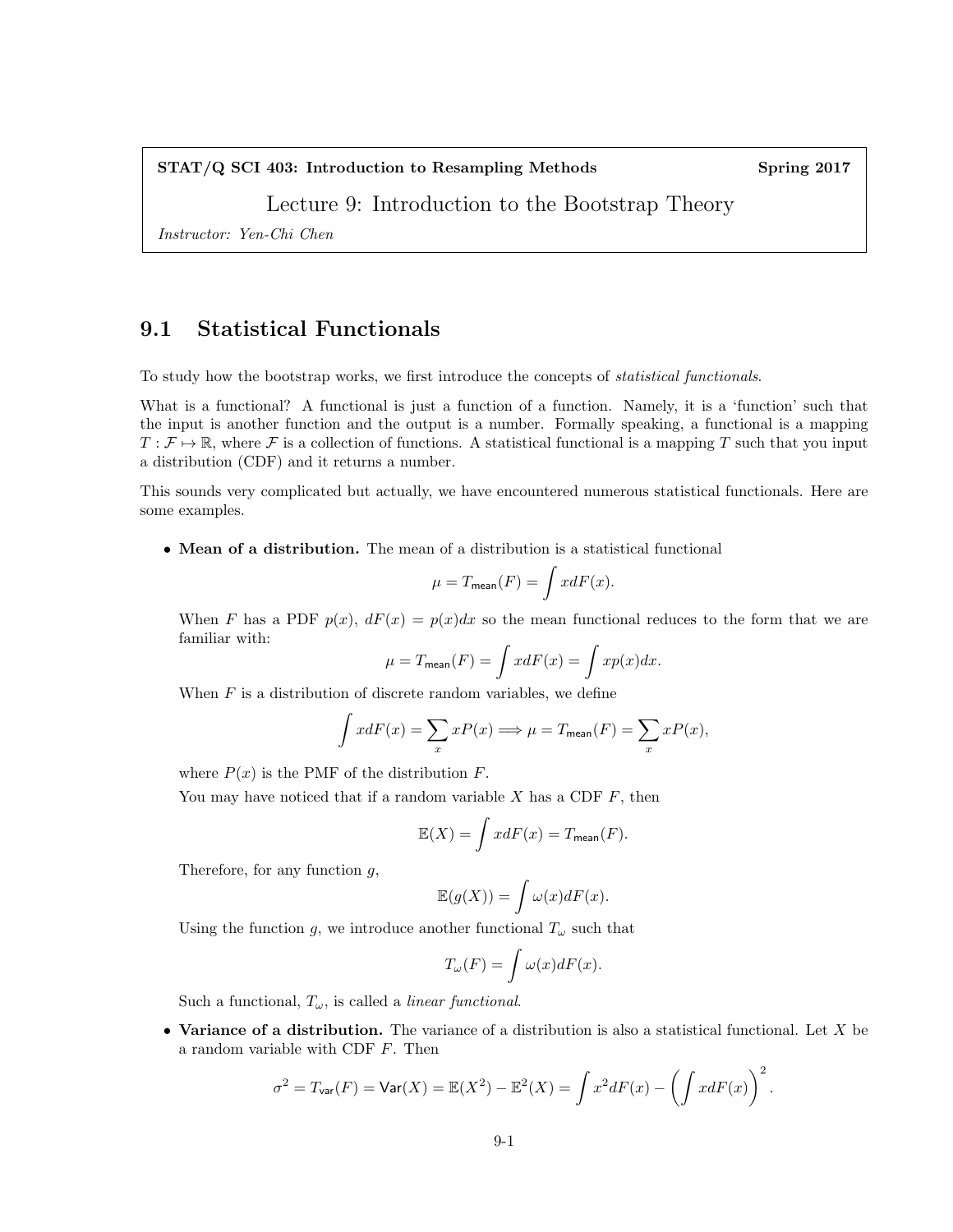• Median of a distribution. Using the concept of a statistical functional, median and any quantile can be easily defined. The median of a distribution F is a point  $\theta_{\text{med}}$  such that  $F(\theta_{\text{med}}) = 0.5$ . Thus,

$$
T_{\text{med}}(F) = F^{-1}(0.5).
$$

Note that when F is a CDF of a discrete random variable,  $F^{-1}$  may have multiple values. In this case, we define

$$
F^{-1}(q) = \inf\{x : F(x) \ge q\}.
$$

Any quantile of a distribution can be represented in a similar way. For instance, the q-quantile  $(0 <$  $q < 1$ ) will be

$$
T_{\mathsf{q}}(F) = F^{-1}(q).
$$

As a result, the interquartile range (IQR) is

$$
T_{\text{IQR}}(F) = F^{-1}(0.75) - F^{-1}(0.25).
$$

Why do we want to use the form of statistical functionals? One answer is: it elegantly describes a population quantity that we may be interested in. Recall that the statistical model about how the data is generated is that we observe a random sample  $X_1, \dots, X_n$  IID from an unknown distribution F. Thus, the distribution  $F$  is our model for the population. Because the statistical functionals map  $F$  into some real numbers, they can be viewed as quantities describing the features of the population. The mean, variance, median, quantiles of F are numbers characterizing the population. Thus, using statistical functionals, we have a more rigorous way to define the concepts of population parameters.

In addition to the above advantage, there is a very powerful features of statistical functionals–they provide a simple estimator to these population quantities. Recall that the EDF  $\widehat{F}_n(x) = \frac{1}{n} \sum_{i=1}^n I(X_i \leq x)$  is a good estimator of F. Thus, if we want to estimate a population quantity  $\theta = T_{\text{target}}(F)$ , we can use  $T_{\text{target}}(\widehat{F}_n) = \widehat{\theta}_n$ as our estimator. Actually, many estimators do follow this form. For instance, in the case of estimating the mean  $\mu = T_{\text{mean}}(F)$ , we often use the sample mean  $\bar{X}_n$  as our estimator. However, if you plug-in  $\widehat{F}_n$  into the statistical functional:

$$
T_{\text{mean}}(\widehat{F}_n) = \int x d\widehat{F}_n(x) = \sum_{i=1}^n X_i \frac{1}{n} = \sum_{i=1}^n \frac{X_i}{n} = \bar{X}_n.
$$

This implies that the estimator from the statistical functional is the same as sample mean! Note that we in the above calculation, we use the fact that  $F_n(x)$  is a distribution with whose PMF puts equal probability  $(1/n)$  at  $X_1, \dots, X_n$ . The estimator formed via replacing F by  $\widehat{F}_n$  is called a plug-in estimator.

Similarly, we may estimate the variance  $\sigma^2 = T_{\text{var}}(F)$  via

$$
T_{\text{var}}(\widehat{F}_n) = \int x^2 d\widehat{F}_n(x) - \left(\int x d\widehat{F}_n(x)\right)^2 = \frac{1}{n} \sum_{i=1}^n X_i^2 - \bar{X}_n^2 = \frac{1}{n} \sum_{i=1}^n (X_i - \bar{X}_n)^2 = \frac{n-1}{n} S_n^2.
$$

This estimator is very similar to the sample variance  $S_n^2$  (they are asymptotically the same).

Using how we define the inverse of a CDF of a discrete random variable, we can define the estimator of median

$$
T_{\text{med}}(\widehat{F}_n) = \widehat{F}_n^{-1}(0.5)
$$

and other quantiles of a distribution. And it turns out that this estimator is the sample median (and the corresponding sample quantiles)!

Therefore, the statistical functional provides an elegant way to define a population quantities as well as an estimator. And the plug-in estimator will be a good estimator if the statistical functional  $T(\cdot)$  is 'smooth'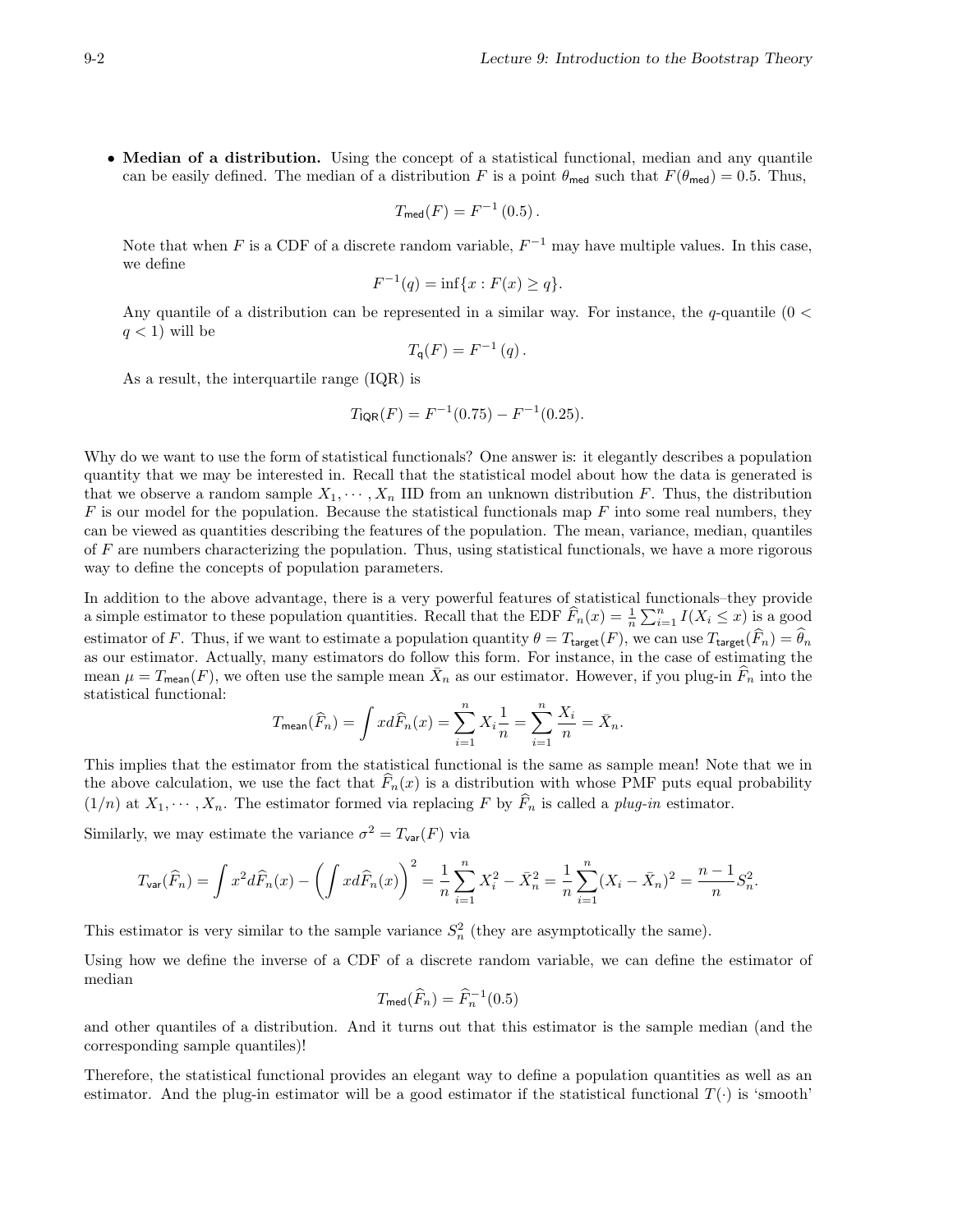with respect to the input function because we know that  $\widehat{F}_n \to F$  in various ways so that the smoothness of T with respect the input will implies  $T(\widehat{F}_n) \to T(F)^1$  $T(\widehat{F}_n) \to T(F)^1$ .

### 9.2 Bootstrap and Statistical Functionals

So far, we have not yet talked about the bootstrap. However, we have learned that the (empirical) bootstrap sample is a new random sample from the EDF  $\widehat{F}_n$ . The bootstrap sample forms another EDF called the bootstrap EDF, denoted as  $\widehat{F}_n^*$ . Namely, let  $X_1^*, \cdots, X_n^*$  be a bootstrap sample. Then the bootstrap EDF is

$$
\widehat{F}_n^*(x) = \frac{1}{n} \sum_{i=1}^n I(X_i^* \le x).
$$

Here is how the statistical functionals and the bootstrap is connected. In estimating the parameter  $\theta =$  $T_{\text{target}}(F)$ , we often use a plug-in estimate from the EDF  $\widehat{\theta}_n = T_{\text{target}}(\widehat{F}_n)$  (just think of how we estimate the sample mean). In this case, the bootstrap estimator, the estimator using the bootstrap sample, will be

$$
\widehat{\theta}_n^* = T_{\text{target}}(\widehat{F}_n^*),
$$

another plug-in estimator but now we are plugging in the bootstrap EDF  $\widehat{F}_{n}^{*}$ .

Consistency of bootstrap variance estimator. How do we use the bootstrap to estimate the variance and construct a confidence interval? We keep generating bootstrap samples from the EDF  $F_n$  and obtain several realizations of  $\hat{\theta}_n^*$ 's. Namely, we generate

$$
\widehat{\theta}_n^{*(1)}, \cdots, \widehat{\theta}_n^{*(B)}
$$

and use their sample variance,  $\widehat{\text{Var}}_B(\widehat{\theta}_n^*)$ , as an estimator of  $\text{Var}(\widehat{\theta}_n)$ . Note that  $\widehat{\text{Var}}_B(\widehat{\theta}_n^*)$  is

$$
\widehat{\text{Var}}_B(\widehat{\theta}_n^*) = \frac{1}{B-1} \sum_{\ell=1}^N \left( \widehat{\theta}_n^{*(\ell)} - \overline{\widehat{\theta}}_{n,B}^* \right), \quad \overline{\widehat{\theta}}_{n,B}^* = \frac{1}{B} \sum_{\ell=1}^B \widehat{\theta}_n^{*(\ell)}.
$$

When  $B$  is large, the sample variance of the bootstrap estimators

<span id="page-2-1"></span>
$$
\widehat{\text{Var}}_B(\widehat{\theta}_n^*) \approx \text{Var}(\widehat{\theta}_n^*|\widehat{F}_n). \tag{9.1}
$$

Note that  $\cdot|\widehat{F}_n$  means *conditioned* on  $\widehat{F}_n$  being fixed. The reason why here it converges to this conditioned variance is because when we generate bootstrap samples, the original EDF  $\widehat{F}_n$  is fixed (and we are generating from it). Thus, the variance is conditioned on  $\widehat{F}_n$  being fixed.

To argue that the bootstrap variance  $\widehat{\text{Var}}_B(\widehat{\theta}_n^*)$  is a good estimate of the original variance, we need to argue

$$
\widehat{\text{Var}}_B(\widehat{\theta}_n^*) \approx \text{Var}(\widehat{\theta}_n^*|\widehat{F}_n) \approx \text{Var}(\widehat{\theta}_n).
$$

However, because of equation  $(9.1)$  and we can select B as large as we wish, so what really matters is

$$
\textsf{Var}(\widehat{\theta}_n^*|\widehat{F}_n) \approx \textsf{Var}(\widehat{\theta}_n).
$$

<span id="page-2-0"></span><sup>1</sup> Note that here we ignore lots of technical details. The smoothness of a 'functional' is an advanced topic in mathematics called functional analysis: [https://en.wikipedia.org/wiki/Functional\\_analysis](https://en.wikipedia.org/wiki/Functional_analysis). There are formal ways of defining continuity of functionals and even 'differentiation' of functionals; see, e.g., [https://en.wikipedia.org/wiki/G%C3%A2teaux\\_derivative](https://en.wikipedia.org/wiki/G%C3%A2teaux_derivative).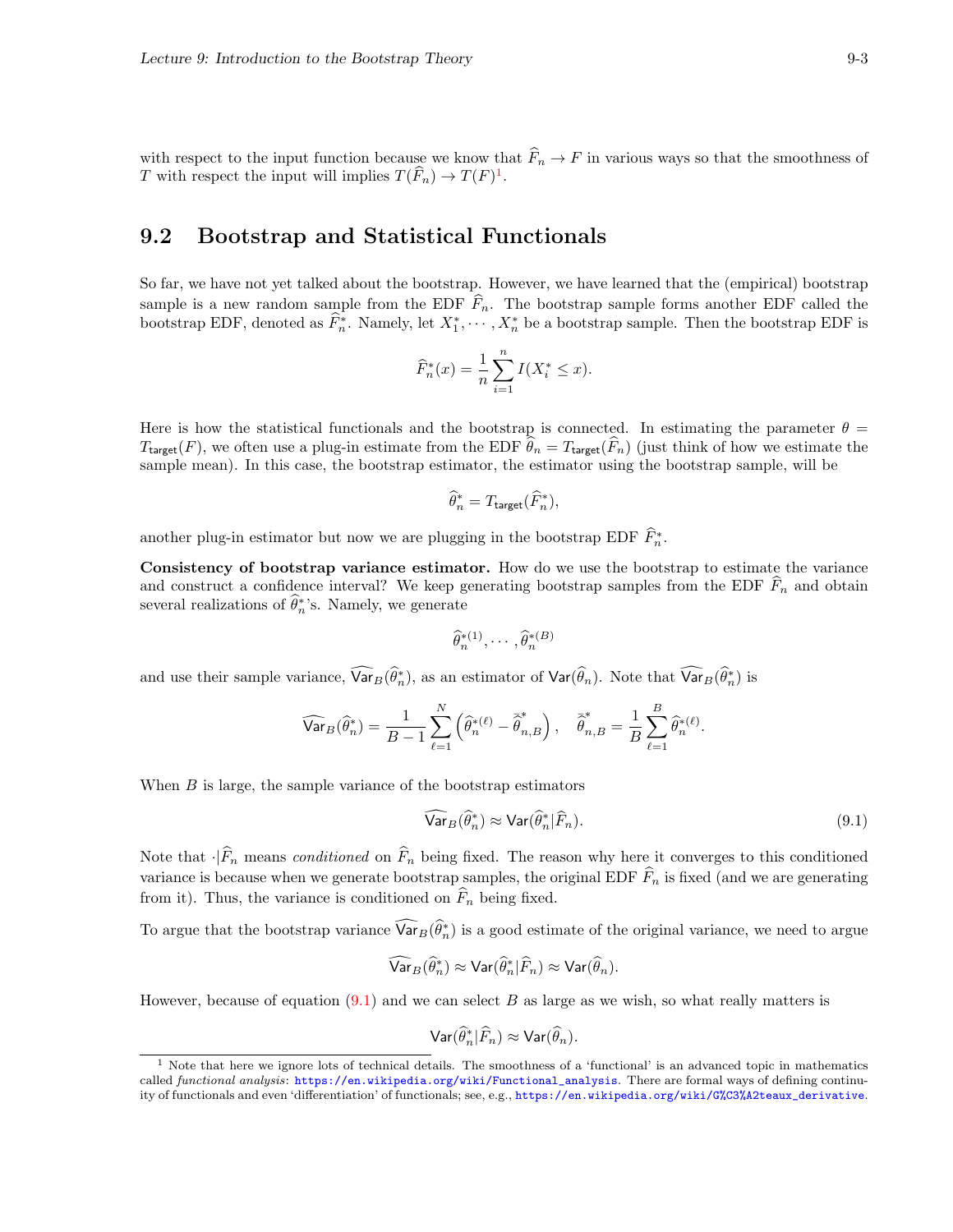Or more formally,

<span id="page-3-0"></span>
$$
\frac{\text{Var}(\hat{\theta}_n^* | \hat{F}_n)}{\text{Var}(\hat{\theta}_n)} \approx 1
$$
\n(9.2)

(people generally use the ratio expression because both quantities often converge to 0 when the sample size  $n \to \infty$ ).

Therefore, we conclude that

as long as we can show that equation  $(9.2)$  holds, the bootstrap variance is a good estimate of the variance of the estimator  $\widehat{\theta}_n$ .

Because  $\widehat{\theta}_n = T_{\text{target}}(\widehat{F}_n)$  is a statistic (a function of our random sample  $X_1, \dots, X_n$ ), its distribution is completely determined by the distribution  $X_1, \dots, X_n$  are sampling from, which is F, and the sample size n. This implies that the variance of  $\hat{\theta}_n$  is determined by F and n as well. Therefore, we can write

$$
\text{Var}(\widehat{\theta}_n) = \text{Var}(T_{\text{target}}(\widehat{F}_n)) = \mathbb{V}_{n,\text{target}}(F).
$$

And it turns out that we often have

$$
\mathbb{V}_{n,\text{target}}(F) \approx \frac{1}{n} \mathbb{V}_{1,\text{target}}(F) \equiv \frac{1}{n} \mathbb{V}_{\text{target}}(F).
$$

Note that here  $\mathbb{V}_{n,\text{target}}(\cdot)$ ,  $\mathbb{V}_{\text{target}}(\cdot)$  are both again statistical functionals!

Because the bootstrap estimator  $\hat{\theta}_n^* = T_{\text{target}}(\hat{F}_n^*)$ , its conditional variance will be

$$
\text{Var}(\widehat{\theta}^*_n | \widehat{F}_n) = \text{Var}(T_{\text{target}}(\widehat{F}^*_n) | \widehat{F}_n) = \mathbb{V}_{n,\text{target}}(\widehat{F}_n) \approx \frac{1}{n} \mathbb{V}_{\text{target}}(\widehat{F}_n).
$$

Thus, as long as

<span id="page-3-4"></span>
$$
\mathbb{V}_{\text{target}}(\widehat{F}_n) \approx \mathbb{V}_{\text{target}}(F),\tag{9.3}
$$

equation [\(9.2\)](#page-3-0) holds. Namely, the bootstrap variance estimate will be a good estimator of the variance of the true estimator<sup>[2](#page-3-1)</sup>.

Validity of bootstrap confidence interval. How about the validity of the bootstrap confidence interval? Here is a derivation showing that the consistency of bootstrap variance estimator implies the validity of bootstrap confidence interval.

For the bootstrap confidence interval, a simple way is first show that

<span id="page-3-3"></span>
$$
\sqrt{n}(\widehat{\theta}_n - \theta) = \sqrt{n} \left( T_{\text{target}}(\widehat{F}_n) - T_{\text{target}}(F) \right) \approx N(0, \mathbb{V}_{\text{target}}(F))
$$
\n(9.4)

which implies

$$
\sqrt{n}(\widehat{\theta}_n^*-\widehat{\theta}_n)=\sqrt{n}\left(T_{\text{target}}(\widehat{F^*}_n)-T_{\text{target}}(\widehat{F}_n)\right)\approx N(0,\mathbb{V}_{\text{target}}(\widehat{F}_n)).
$$

Thus, as long as the bootstrap variance converges, we also have the convergence of the entire distribution, implying the validity of a bootstrap confidence interval <sup>[3](#page-3-2)</sup>.

$$
\sup_{t} \left| P(Z_n^* \le t | \widehat{F}_n) - P(Z_n \le t) \right| \stackrel{P}{\to} 0.
$$

<span id="page-3-2"></span><span id="page-3-1"></span><sup>2</sup>A more formal way is to show that it converges in probability.

<sup>&</sup>lt;sup>3</sup>To formally prove this, we need to show the convergence in terms of CDF of the difference. In more details, let  $Z_n = \overline{\bigcap_{n=0}^{\infty} \bigcap_{n=1}^{\infty} \overline{\bigcap_{n=0}^{\infty} \bigcap_{n=0}^{\infty} \bigcap_{n=0}^{\infty} \bigcap_{n=0}^{\infty} \bigcap_{n=0}^{\infty} \bigcap_{n$  $\frac{\partial}{\partial n}(\hat{\theta}_n - \theta)$  and  $Z_n^* = \sqrt{n}(\hat{\theta}_n^* - \hat{\theta}_n)$ . We need to prove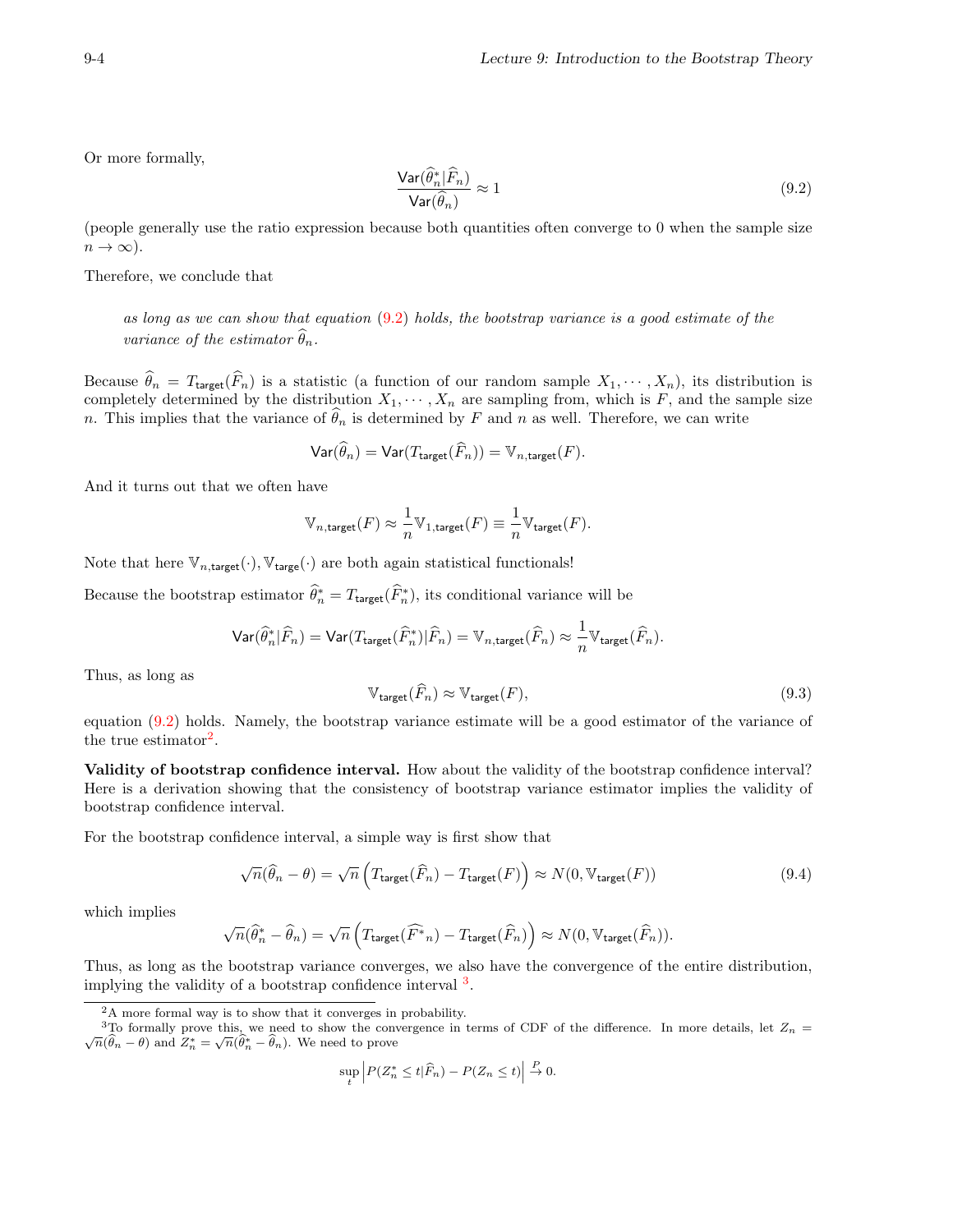**Example: mean.** We now consider a simple example: the mean of a distribution  $T_{\text{target}} = T_{\text{mean}}$ . The mean of a distribution has the form

$$
\mu = T_{\text{mean}}(F) = \int x dF(x).
$$

The plug-in estimator is

$$
\widehat{\mu}_n = T_{\text{mean}}(\widehat{F}_n) = \int x d\widehat{F}_n(x) = \bar{X}_n
$$

and the bootstrap estimator is

$$
\widehat{\mu}_n^* = T_{\text{mean}}(\widehat{F}_n^*) = \int x d\widehat{F}_n^*(x) = \bar{X}_n^*.
$$

In it clearly from the Central Limit Theorem that

$$
\sqrt{n}(\widehat{\mu}_n-\mu)\approx N(0,\text{Var}(T_{\text{mean}}(\widehat{F}_n)))
$$

so equation [\(9.4\)](#page-3-3) holds and

$$
\sqrt{n}(\widehat{\mu}_n^*-\widehat{\mu}_n) \approx N(0, \text{Var}(T_{\text{mean}}(\widehat{F}_n^*)|\widehat{F}_n)).
$$

In this case, we know that

$$
\text{Var}(T_{\text{mean}}(\widehat{F}_n)) = \text{Var}(\bar{X}_n) = \frac{1}{n} \text{Var}(X_i) \Longrightarrow \mathbb{V}_{\text{mean}}(F) = \text{Var}(X_i) = \mathbb{E}(X_i^2) - \mathbb{E}^2(X_i) = \int x^2 dF(x) - \left(\int x dF(x)\right)^2
$$

Therefore, the bootstrap variance is

$$
\text{Var}(T_{\text{mean}}(\widehat{F}_n^*)|\widehat{F}_n) = \frac{1}{n} \mathbb{V}_{\text{mean}}(\widehat{F}_n) = \int x^2 d\widehat{F}_n(x) - \left(\int x d\widehat{F}_n(x)\right)^2.
$$

Because of the Law of Large Number,

$$
\int x^2 d\widehat{F}_n(x) = \frac{1}{n} \sum_{i=1}^n X_i^2 \stackrel{P}{\to} \mathbb{E}(X_i^2) = \int x^2 dP(x)
$$

$$
\int x d\widehat{F}_n(x) = \frac{1}{n} \sum_{i=1}^n X_i \stackrel{P}{\to} \mathbb{E}(X_i) = \int x dP(x).
$$

Thus, [4](#page-4-0)

$$
\mathbb{V}_{\mathsf{mean}}(\widehat{F}_n) \stackrel{P}{\to} \mathbb{V}_{\mathsf{mean}}(F),
$$

which shows that equation  $(9.3)$  holds and so is equation  $(9.2)$ . Thus, the bootstrap variance estimator converges to the true variance estimator and we conclude that

$$
\frac{\text{Var}(T_{\text{mean}}(\widehat{F}_n^*)|\widehat{F}_n)}{\text{Var}(T_{\text{mean}}(\widehat{F}_n))} \stackrel{P}{\to} 1.
$$

As a result, the bootstrap variance estimator is consistent and the bootstrap confidence interval is also valid.

.

<span id="page-4-0"></span><sup>&</sup>lt;sup>4</sup>Note that here we use the continuous mapping theorem: if f is a continuous function and random variable  $A_n \stackrel{P}{\rightarrow} a_0$ , then  $f(A_n) \stackrel{P}{\rightarrow} f(a_0)$ . Setting  $f(x) = x^2$ , we obtain the convergence of the second quantity.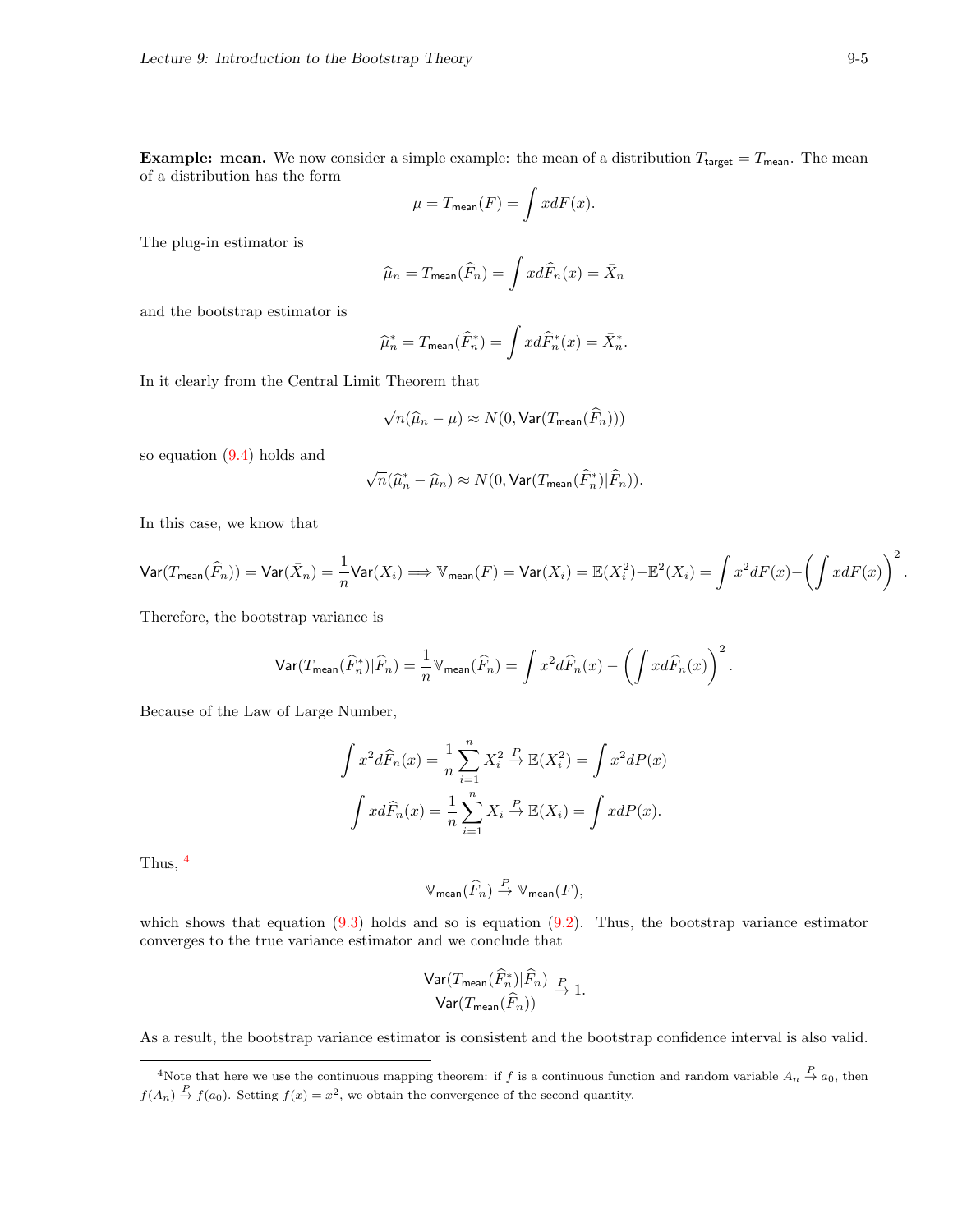## 9.3 Delta Method

In this section, we will talk about a very useful technique in handling the convergence–the delta method. We start with an example of proving consistency theorem of some bootstrap estimates.

Example: inverse of mean. Assume we are interested in the inverse of the population mean. Namely, the statistical functional we will be using is

$$
T_{\text{inv}}(F) = \frac{1}{\int x dF(x)} = \lambda.
$$

This statistical functional was implicitly used when we the MLE of the rate parameter of an exponential distribution. The plug-in estimator (as well as the MLE of estimating an exponential model) is

$$
\widehat{\lambda}_n = T_{\mathsf{inv}}(\widehat{F}_n) = \frac{1}{\int x d\widehat{F}_n(x)} = \frac{1}{\bar{X}_n}.
$$

The bootstrap estimator is

$$
\widehat{\lambda}_n^* = T_{\textrm{inv}}(\widehat{F}_n^*) = \frac{1}{\int x d\widehat{F}_n^*(x)} = \frac{1}{\bar{X}_n^*}.
$$

In the lab session, we have shown that this estimator follows asymptotically a normal distribution. But how do we show this? and how do we compute the variance of the estimator  $\lambda_n$ ? Here is how the delta method will help us.

#### The Delta Method

Assume that we have a sequence of random variables  $Y_1, \dots, Y_n \dots$  such that

$$
\sqrt{n}(Y_n - y_0) \stackrel{D}{\to} N(0, \sigma_Y^2)
$$
\n(9.5)

for some constants  $y_0$  and  $\sigma_Y^2$ . Note that this implies that  $\text{Var}(Y_n) = \sigma_Y^2$ . If a function f is differentiable at  $y_0$ , then using the Taylor expansion,

$$
\sqrt{n} (f(Y_n) - f(y_0)) \approx \sqrt{n} f'(y_0) \cdot (Y_n - y_0) = f'(y_0) \sqrt{n} (Y_n - y_0).
$$

Notice that  $f'(y_0)$  is just a constant. Thus, this implies

<span id="page-5-0"></span>
$$
\sqrt{n} \left( f(Y_n) - f(y_0) \right) \approx N(0, |f'(y_0)|^2 \sigma_Y^2), \quad \text{Var}(f(Y_n)) \approx \frac{1}{n} |f'(y_0)|^2 \sigma_Y^2. \tag{9.6}
$$

Now using equation [\(9.6\)](#page-5-0) and identifying  $Y_n$  as  $\bar{X}_n$  and  $f(x)$  as  $\frac{1}{x}$ , we obtain

$$
\sqrt{n}(\widehat{\lambda}_n - \lambda) = \sqrt{n} \left( \frac{1}{\bar{X}_n} - \frac{1}{\mathbb{E}(X_i)} \right) \approx -\frac{1}{\mathbb{E}^2(X_i)} \sqrt{n} \left( \bar{X}_n - \frac{1}{\mathbb{E}^2(X_i)} \right) \approx N \left( 0, \underbrace{\frac{1}{\mathbb{E}^4(X_i)} \text{Var}(X_i)}_{= \mathbb{V}_{\text{inv}}(F)} \right).
$$

Using the fact that  $\mathbb{E}(X_i) = \int x dF(x)$  and  $\text{Var}(X_i) = \int x^2 dF(x) - (\int x dF(x))^2$ , we obtain

$$
\sqrt{n}(\widehat{\lambda}_n-\lambda) \approx N(0, \mathbb{V}_{\text{inv}}(F)),
$$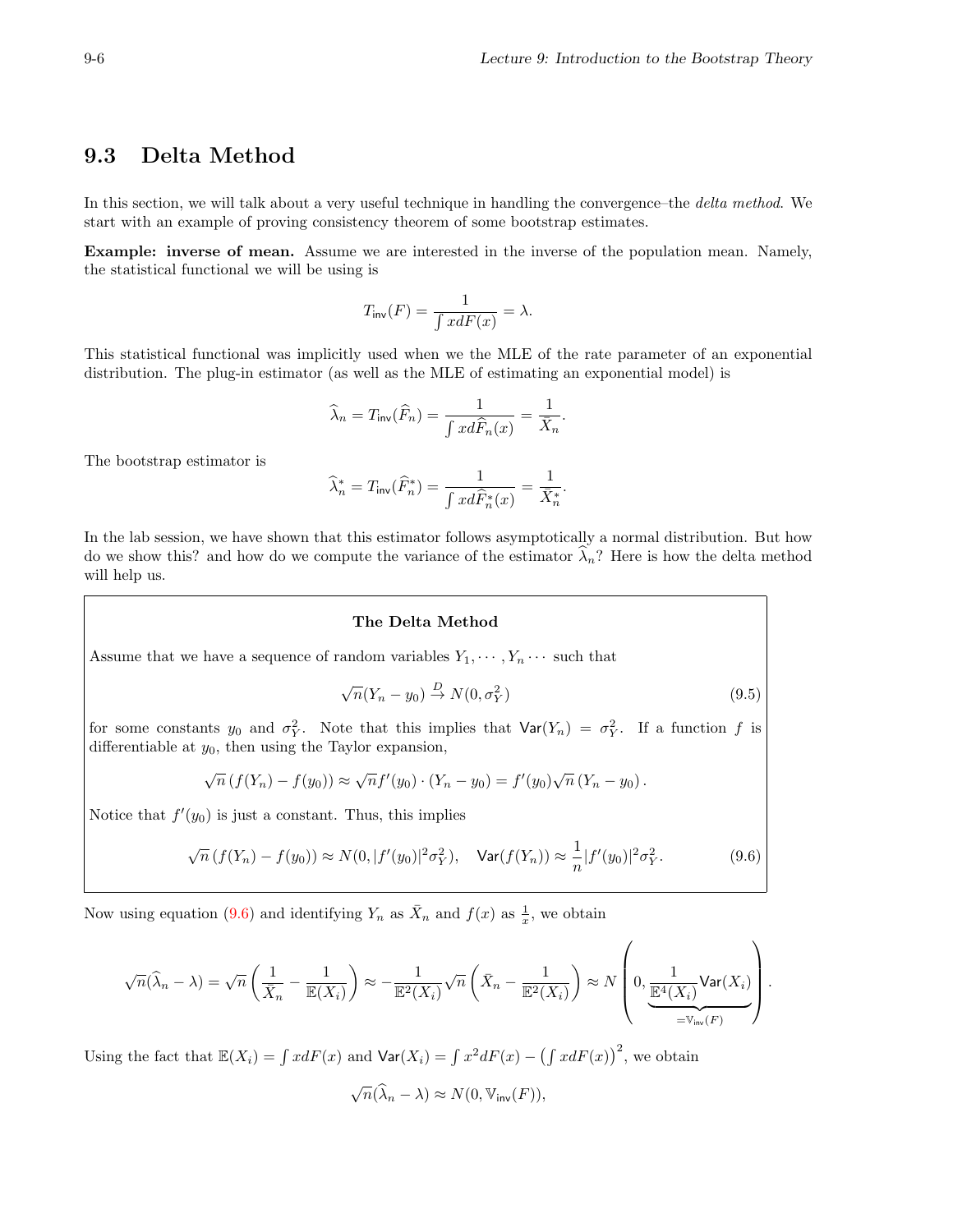where

$$
\mathbb{V}_{\text{inv}}(F) = \frac{\int x^2 dF(x) - (\int x dF(x))^2}{(\int x dF(x))^4}
$$

.

So equation [\(9.4\)](#page-3-3) holds and

$$
\sqrt{n}(\widehat{\lambda}^*_n-\widehat{\lambda}_n)\approx N\big(0,\mathbb{V}_{\operatorname{inv}}(\widehat{F}_n)\big),
$$

where

$$
\mathbb{V}_{\text{inv}}(\widehat{F}_n) = \frac{\int x^2 d\widehat{F}_n(x) - \left(\int x d\widehat{F}_n(x)\right)^2}{\left(\int x d\widehat{F}_n(x)\right)^4}
$$

is the corresponding bootstrap variance component.

As long as  $\int x dF(x) \neq 0$ , each component in  $\mathbb{V}_{inv}(\widehat{F}_n)$  is a natural estimator of the corresponding component in  $\mathbb{V}_{\mathsf{inv}}(F)$ . Therefore, we conclude  $\overline{p}$ 

$$
\mathbb{V}_{\text{inv}}(\widehat{F}_n) \stackrel{P}{\to} \mathbb{V}_{\text{inv}}(F),
$$

which shows that equation  $(9.3)$  holds, implying that the bootstrap variance estimator is consistent:

$$
\frac{\text{Var}(T_{\text{inv}}(\widehat{F}_n^*)|\widehat{F}_n)}{\text{Var}(T_{\text{inv}}(\widehat{F}_n))} \stackrel{P}{\to} 1
$$

and moreover, the bootstrap confidence interval is also valid.

# 9.4 Influence Function

#### 9.4.1 Linear Functional

In the above derivations, we see many examples of statistical functionals that are of the form

$$
T_{\omega}(F) = \int \omega(x) dF(x),
$$

where  $g$  is a function. As we have mentioned, this type of statistical functionals are called *linear* functionals. Linear functionals has a feature that the estimators

$$
T_{\omega}(\widehat{F}_n) = \int \omega(x) d\widehat{F}_n(x) = \frac{1}{n} \sum_{i=1}^n g(X_i),
$$
  

$$
T_{\omega}(\widehat{F}_n^*) = \int \omega(x) d\widehat{F}_n^*(x) = \frac{1}{n} \sum_{i=1}^n g(X_i^*).
$$

Moreover, a powerful feature of the linear functional is that for another CDF  $G$ , we always have

$$
T_{\omega}(G) - T_{\omega}(F) = \int \omega(x) dG(x) - T_{\omega}(F)
$$
  
= 
$$
\int \omega(x) dG(x) - \int T_{\omega}(F) dF(x)
$$
  
= 
$$
\int L_F(x) dG(x),
$$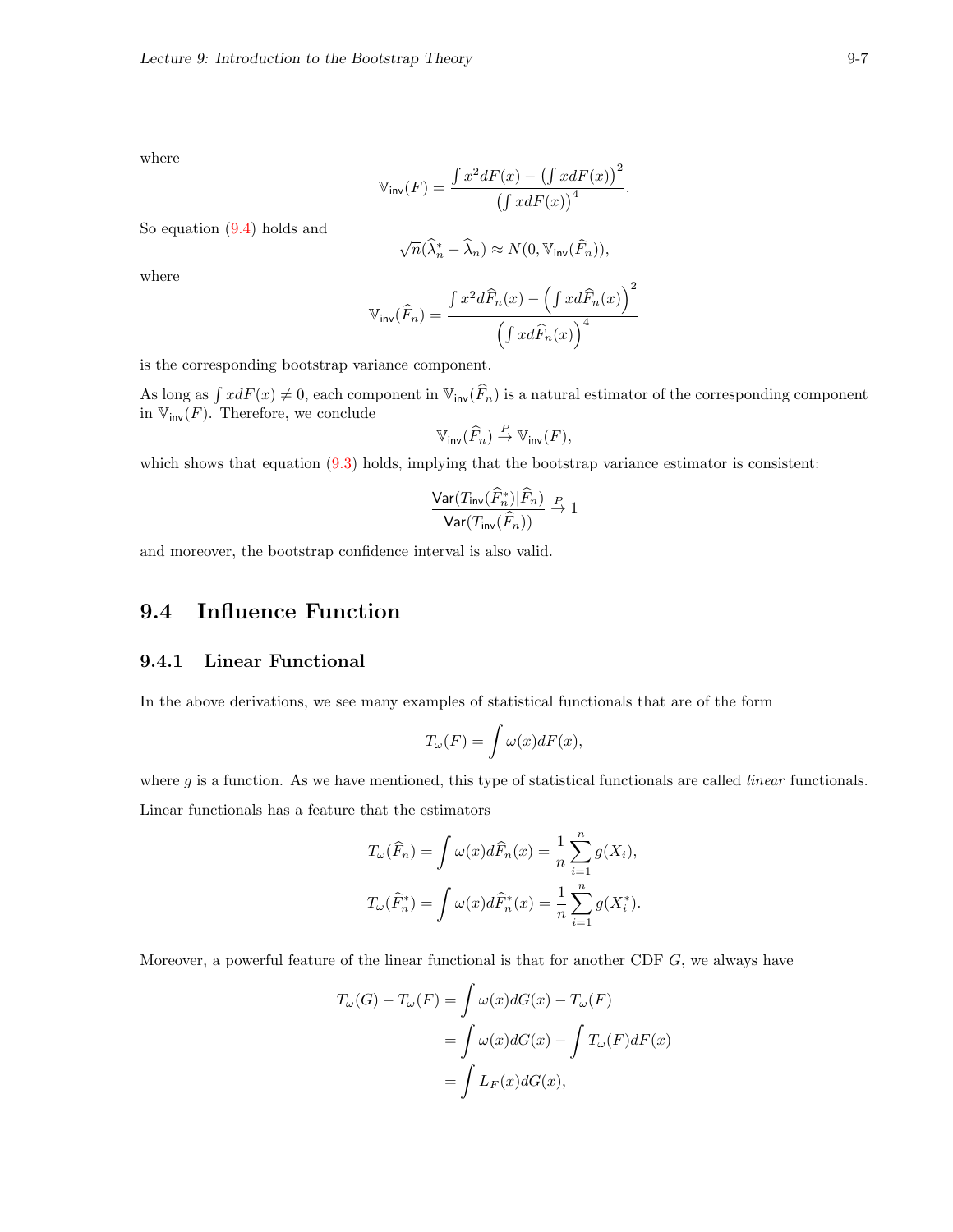where

$$
L_F(x) = \omega(x) - T_{\omega}(F) \tag{9.7}
$$

is called the *influence function* of the functional  $T_{\omega}$ .

The influence is a power tool because when we replace G in the above derivation by  $\widehat{F}_n$ , we obtain

$$
T_{\omega}(\widehat{F}_n) - T_{\omega}(F) = \int L_F(x) d\widehat{F}_n(x) = \frac{1}{n} \sum_{L_F(X_i)}.
$$

Moreover,

$$
\mathbb{E}(L_F(X_i)) = \int L_F(x)dF(x) = \int (\omega(x) - T_\omega(F))dF(x) = T_\omega(F) - T_\omega(F) = 0.
$$

Thus, by central limit theorem,

$$
\sqrt{n}\left(T_{\omega}(\widehat{F}_n) - T_{\omega}(F)\right) \approx N\left(0, \mathbb{V}_{\omega}(F) = \int L_F^2(x)dF(x)\right)
$$

(you can check that the variance of  $\sqrt{n}\left(T_\omega(\widehat{F}_n) - T_\omega(F)\right)$  is indeed  $\int L_F^2(x)dF(x)$ ). Namely, for a linear functional  $T_{\omega}$ , equation [\(9.4\)](#page-3-3) always holds with

<span id="page-7-0"></span>
$$
\mathbb{V}_{\omega}(F) = \int L_F^2(x)dF(x) = \int \left(\omega^2(x) - 2\omega(x)T_{\omega}(F) - T_{\omega}^2(F)\right)dF(x) = \int \omega^2(x)dF(x) = T_{\omega^2}(F). \tag{9.8}
$$

Moreover,

<span id="page-7-1"></span>
$$
\mathbb{V}_{\omega}(\widehat{F}_n) = \int L_{\widehat{F}_n}^2(x) d\widehat{F}_n(x) = \int \left(\omega^2(x) - 2\omega(x) T_{\omega}(\widehat{F}_n) + T_{\omega}^2(\widehat{F}_n)\right) d\widehat{F}_n(x)
$$
  
= 
$$
\int \omega^2(x) d\widehat{F}_n(x) - T_{\omega}^2(\widehat{F}_n).
$$
 (9.9)

By Law of Large Number (and continuous mapping theorem),

$$
T_{\omega}^2(\widehat{F}_n) \stackrel{P}{\to} T_{\omega}^2(F) = 0
$$

if  $\mathbb{E}(|\omega(X_i)|) = T_{|\omega|} < \infty$ . And

$$
\int \omega^2(x) d\widehat{F}_n(x) = T_{\omega^2}(\widehat{F}_n) \stackrel{P}{\to} T_{\omega^2}(F) = \mathbb{V}_{\omega}(F)
$$

if  $\mathbb{E}(\omega(X_i)^2) = T_{\omega^2}(F) < \infty$ . Therefore, we conclude that when  $T_{\omega^2}(F) < \infty$ ,

$$
\mathbb{V}_{\omega}(\widehat{F}_n) = \int \omega^2(x) d\widehat{F}_n(x) - T_{\omega}^2(\widehat{F}_n) \stackrel{P}{\to} \mathbb{V}_{\omega}(F) + 0^2 = \mathbb{V}_{\omega}(F),
$$

implying that the equation [\(9.3\)](#page-3-4) holds. As a result, the bootstrap always works for the linear functional whenever  $T_{\omega^2}(F) < \infty$ .

### 9.4.2 Non-linear Functional

Although the linear functional has so many beautiful properties, many statistical functionals are not linear. For instance, the median

$$
T_{\text{med}}(F) = F^{-1}(0.5)
$$